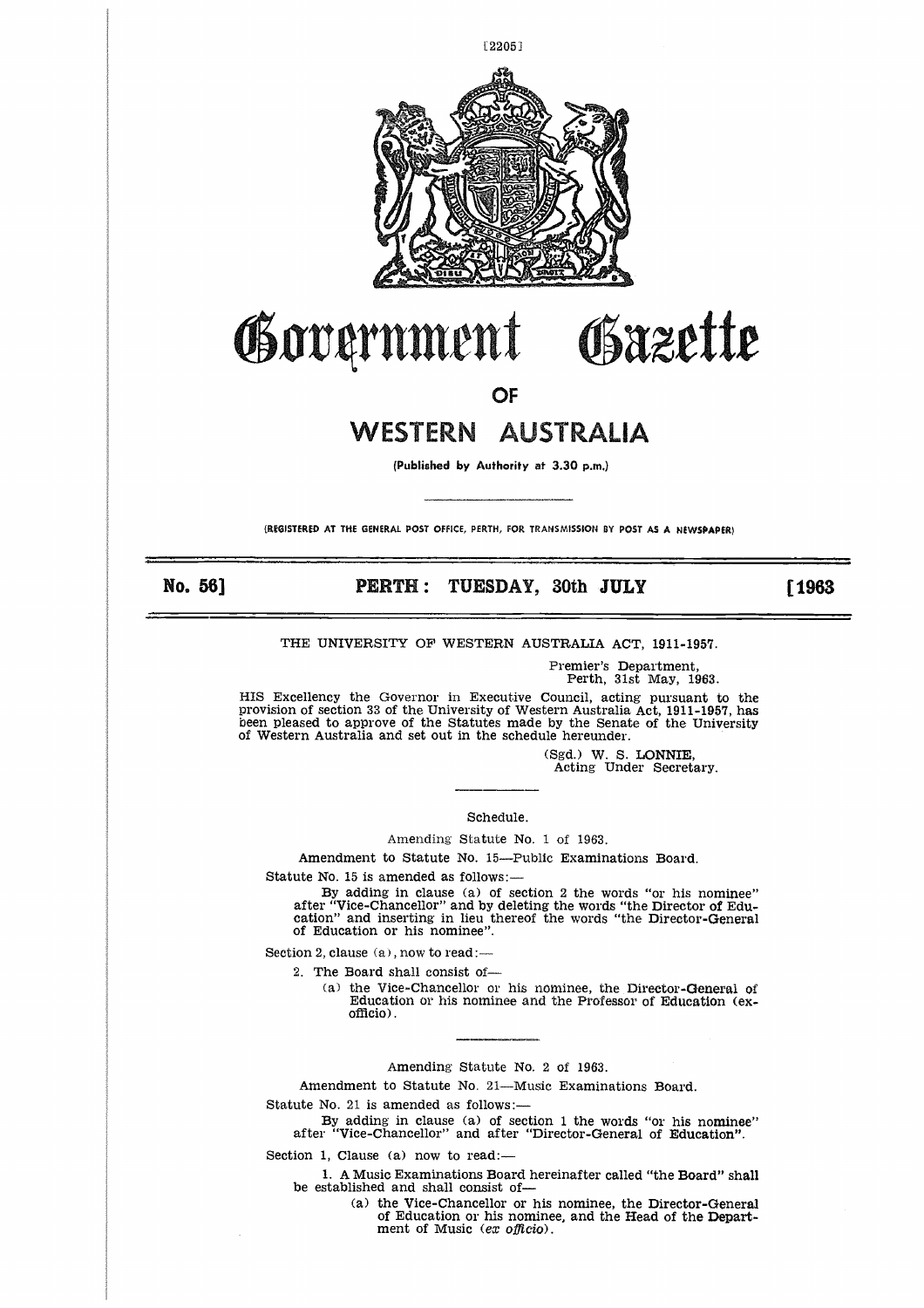#### Amending Statute No. 3 of 1963.

Amendment to Statute No. 8—The Faculties.

#### Statute No. 8 is amended as follows:-

1. Section 8 is amended by deleting the words "or a full-time member of the Teaching Staff of the Faculty of Education as his deputy'' after "Professo of Education" and inserting in lieu thereof the words "or his nominee who shall be a full-time member of the teaching staff of the Faculty of Education".

Section 8 now to read:—

8. The Faculty of Arts shall consist of the Professors and Lecturers in the Departments of Classics and Ancient History, History, Mathematics, Modern Languages, Philosophy, Psychology and in such other departments as may from time to time be established within the Faculty, the Professor of Education or his nominee who shall be a full-time member of the teaching staff of the Faculty of Education, the Dean of the Faculty of Economics and Commerce and two other members of that Faculty nominated annually by it, the University Librarian, and such other persons as may from time to time be appointed by the Senate on the nomination of the foregoing, and on the recommendation of the Professional Board.

2. Section 12 is amended by deleting the words "or his deputy" after "Conservator of Forests" and inserting in lieu thereof the words "or his nominee".

Section 12 now to read:-

12. The Faculty of Science shall consist of the Professors and Lecturers in the Departments of Anatomy, Biochemistry, Botany, Chemistry, Geology, Mathematics, Microbiology, Physics, Physiology, Psychology and Zoology and in such other departments as may from time to time be established within the Faculty, and of the Professor of Agriculture, the Conservator of Forests or his nominee and such other persons as may from time to time be appointed by the Senate on the nomination of the foregoing and on the recommendation of the Professorial Board.

3. Section 13 is amended by deleting the words "or their deputies" after "Physics" and inserting in lieu thereof the words "or their nominees who shall he full-time members of the teaching staff of the Departments concerned".

Section 13 now to read:-

13. The Faculty of Engineering shall consist of the Professors and Lecturers in the Engineering School, the Professors of Chemistry, Geology, Mathematics and Physics or their nominees who shall be fulltime members of the teaching staff of the Departments concerned, and such other persons as may from time to time be appointed by the Senate on the nomination of the foregoing and on the recommendation of the Professorial Board.

4. Section 14 is amended by adding the words "or their nominees who shall be full-time members of the teaching staff of the Departments concerned" afte "Zoology".

Section 14 now to read:-

 $\sim$   $\sim$ 

14. The Faculty of Agriculture shall consist of the Professors and Lecturers in the Institute of Agriculture, the Professors of Biochemistry, Botany, Economics, Geology, Mathematics, Organic Chemistry, Physical Chemistry, Physics, Physiology and Zoology or their nominees who shall be full-time members of the teaching staff of the Departments concerned, and such other persons as may from time to time be appointed by the Senate on the nomination of the foregoing and on the recommendation of the Professorial Board.

5. Section 15 is amended by deleting the words "or their deputies" after "Zoology" and inserting in lieu thereof the words "or their nominees who shall be full-time members of the teaching staff of the Departments concerned" and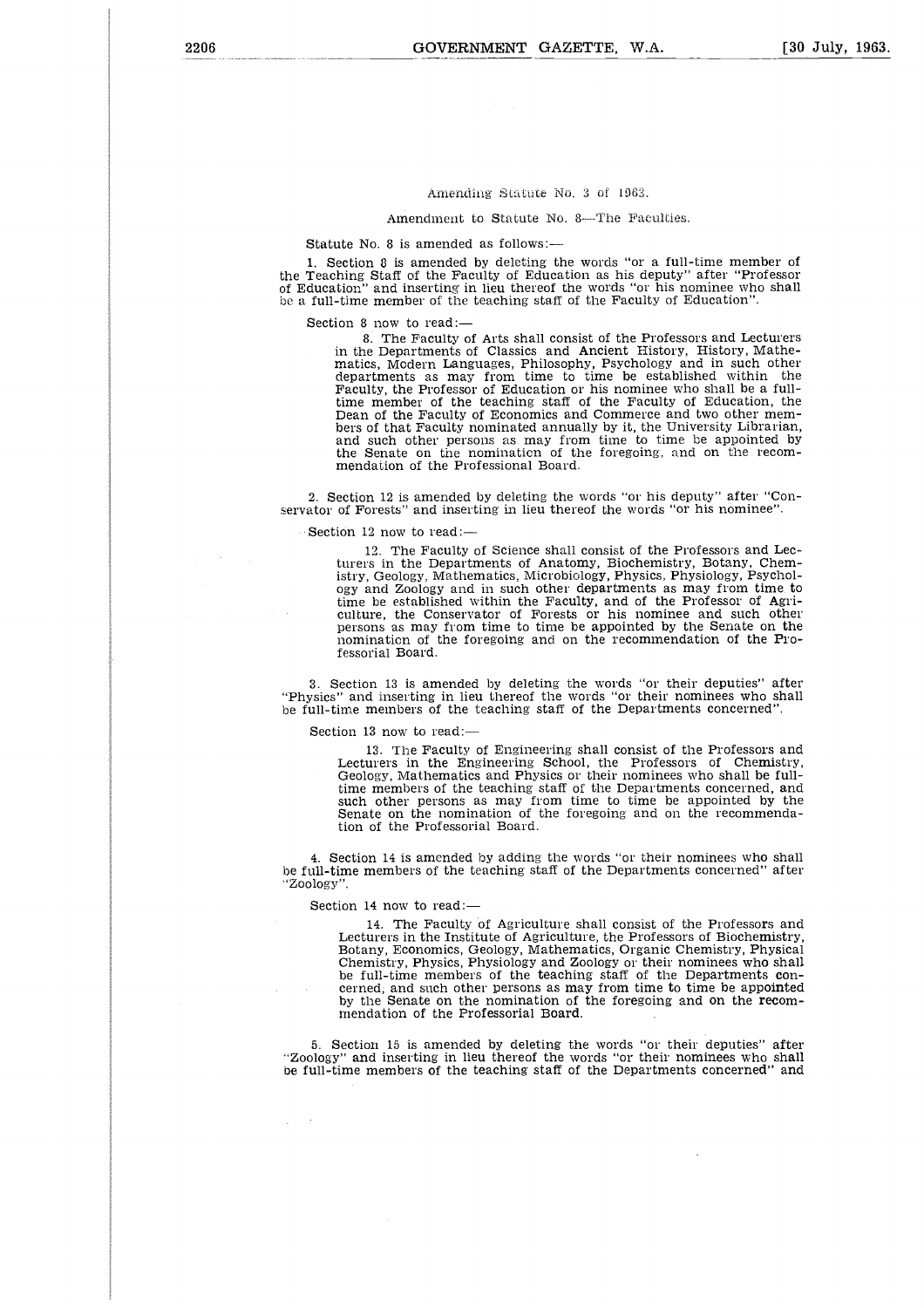by deleting the words "or their deputies" after "Faculty" and inserting in lieu thereof the words "or their nominees who shall be full-time members of the teaching staff of the Departments concerned".

Section 15 now to read:-

15. The Faculty of Dental Science shall consist of the Professors and Lecturers in the School of Dental Science, the Professors of Chemistry, Physics. Zoology or their nominees who shall be full-time members of the teaching staff of the Departments concerned, and the heads of such other Departments as may from time to time be established within or associated with the Faculty or their nominees who shall be full-time members of the teaching staff of the Departments concerned<br>such lecturers of the Western Australian College of Dental Science whose appointments are approved by the Senate, two members of the dental profession nominated by the Faculty, a dental member of the Dental Board nominated by that Board, a dental member of the Perth Dental Hospital Board nominated by that Board and such other per-sons as may from time to time be appointed by the Senate on the nomination of the Faculty and on the recommendation of the Professorial Board.

6. Secticn 16 is amended by adding in subsection (1), clause (a) the word "Mathematics" between "Chemistry" and "Physics" and by adding the words "who shall be full-time members of the teaching staff of the Departments concerned" after "or their nominees".

Section 16, subsection  $(1)$ , clause  $(a)$ , now to read:-

- 16. (1) The Faculty of Medicine shall consist of:
	- (a) the heads of the Departments of Botany, Chemistry, Mathematics, Physics, Psychology and Zoology or their nominees who shall be full-time members of the teaching staff of the Departments concerned.

7. Section 18 is amended

(a) by adding the word "Commerce" in the first sentence of subsection  $(1)$ :

That sentence now to read:-

18. (1) There shall be Advisory Boards in Law, Education, Engineering, Agriculture, Dental Science, Medicine and Commerce constituted as follows:

(b) by adding a new paragraph  $(g)$  to subsection  $(1)$ , to read:-

18. (1)-

- (g) The Advisory Board in Commerce shall consist of the Dean and members of the Faculty of Economics and Commerce, one person nominated by the Perth Chamber of Commerce, one person nominated by the West Australian Chamber of Manu-facturers, one person nominated by the Chamber of Mines, one person nominated by the Western Australian Branch of the Institute of Chartered Accountants, one person nominated by the Western Australian Division of the Australian Society of Accountants, one person nominated by the Western Australian Branch of the Chartered Institute of Secretaries, one person nominated by the Public Service Commissioner in Western Australia, one person nominated by the Commonwealth Public Service Inspector in Western Australia and such other persons as may from time to time be appointed by the Senate on the nomination of the foregoing and on the recommendation of the Professorial Board.
- The Common Seal of the University of Western Australia has been affixed in pursuance of an order of the Senate by the under-signed being legally entitled to the custody thereof as the Chancellor of the said body Corporate.

**ALEX REID,** Chancellor.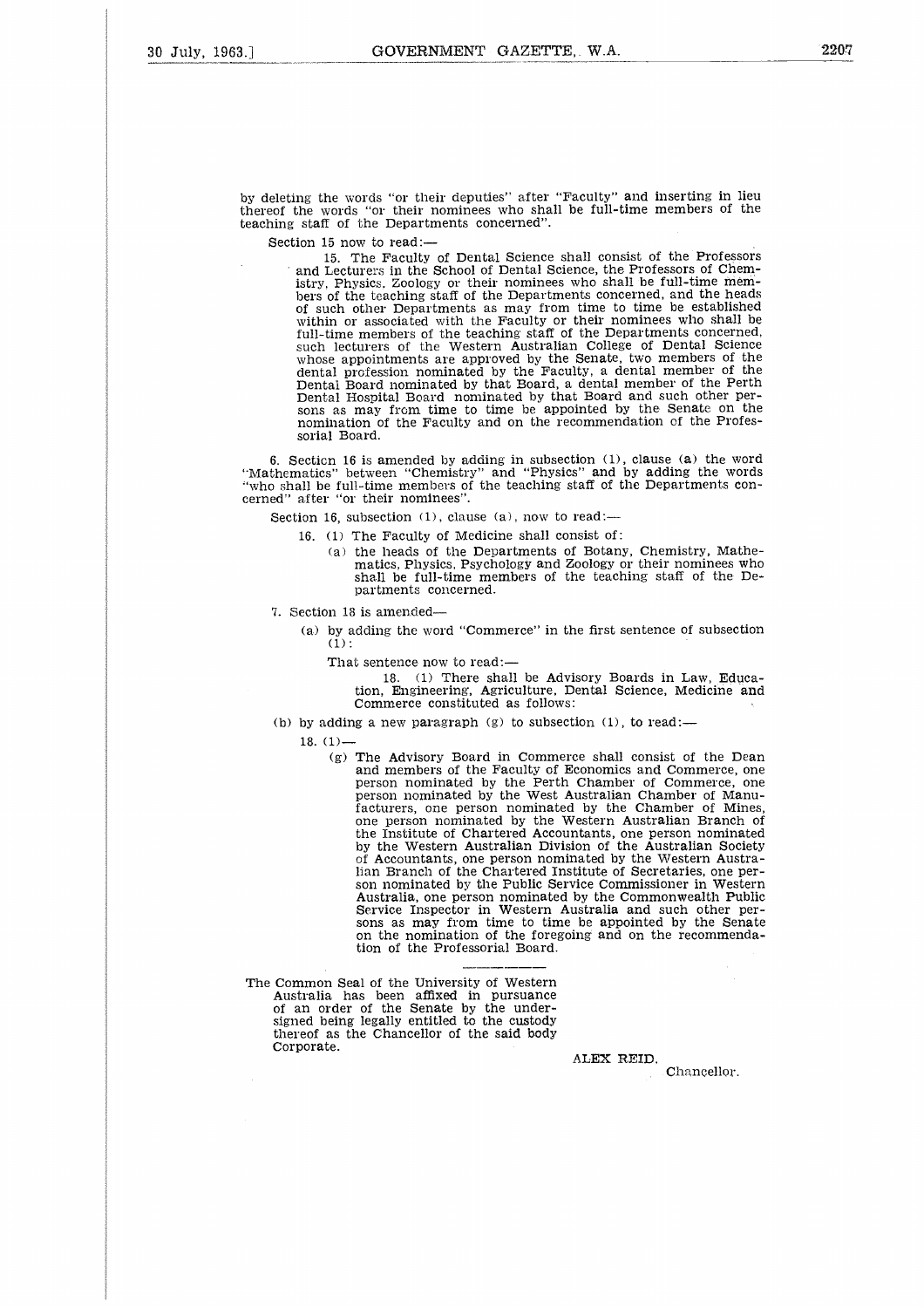#### TRAFFIC ACT, 1919 (AS AMENDED). Office of the Commissioner of Police, Perth, 19th July, 1963.

Police T.O. 63/1406.

HIS Excellency the Governor in Executive Council, acting pursuant to the powers conferred by the Traffic Act, 1919 (as amended), has been pleased to make the regulations set out in the Schedule hereunder.

J. I. JOHNSTON,

Deputy Commissioner of Police.

Schedule. Regulations.

**Principal** 1. In these regulations is a few regulations, 1954, published and the Bowern conferred by the Traffic Act, 1919 (as amended), has been pleased to the powers conferred by the Traffic Act, 1919 (as amended), has by the regulations amending the same published in the *Gazette* on the 9th February, 1955, 1st April, 1955. 11th May, 1955, 17th June, 1955, 9th August, 1955, 30th September, 1955, 30th December, 1955, 24th April, 1956, 23rd October. 1956, 16th November, 1956, 23rd November, 1956, 21st December, 1956, 22nd February, 1957, 8th March, 1957, 1st April, 1957, 26th April, 1957, 17th May, 1957, 1st July, 1957, 30th August, 1957, 25th September, 1957, 5th November, 1957, 20th December, 1957, 23rd December, 1957, 24th January, 1958, 19th February, 1958, 17th April, 1958, 29th April, 1958, 13th May, 1958, 5th June, 1958, 25th June, 1958, 15th July, 1958, 18th July, 1958, 1st August, 1958, 12th September, 1958, 10th October, 1958, 24th November, 1958, 3rd March, 1959, 9th April, 1959, 15th May, 1959, 26th May, 1959, 12th June, 1959, 23rd June, 1959, 30th June, 1959, 30th September, 1959, 16th October, 1959, 29th October, 1959, 30th October, 1959, 21st December, 1959, 28th January, 1960, 12th February, 1960, 29th February, 1960, 1st April, 1960, 21st April, 1960, 20th May, 1960, 26th May, 1960. 31st May, 1960, 21st June, 1960, 15th July, 1960, let August, 1960, 28th September, 1960, 25th November, 1960, 8th December, 1960, 27th January, 1961, 31st January, 1961, 2nd March, 1961, 24th May, 1961, 29th June, 1961, 1st August, 1961, 20th September, 1961, 1st November, 1961, 12th December, 1961, 18th April, 1962, 21st June, 1962, 1st August, 1962, 18th October, 1962, 20th December, 1962, and 23rd January, 1963.

**Appendix** to **Part XI amended.**

The Appendix to Part XI of the principal regulations is amended, by adding to Division 1 thereof immediately after item (xx), being the last item in that Division, the following items:-

(xxi) Paragraph (a) of subregulation (1) and subregulation (2) of regulation 249, read with regulation 245-Enter-ing or crossing a carriageway at traffic control light signal so as to obstruct the passage of vehicles or failing to proceed across the carriageway to its extremity or to a saftey zone in the carriageway, when passage is obstructed.

(xxii) Subparagraph (ii) of paragraph (a) of subregulation (lb) of regulation 249, read with regulation 245- Walking on a carriageway against a red "Don't Walk" traffic control light signal.

PAINTERS' REGISTRATION ACT, 1961-1962.

# Public Works Department,

Perth, 10th July, 1983.

HIS Excellency the Lieutenant-Governor and Administrator in Executive Council has been pleased to approve of the rules set forth in the schedule hereunder made by the Painters' Registration Board, pursuant to the provisions of section 24 of the Painters' Registration Act, 1961-1962.

J. McCONNELL,

Under Secretary for Works.

# Schedule.

**Rules** 

**Principal rules.**

• 1. In these rules the Painters' Registration Board Rules, 1962, published in the Government *Gazette* on the 27th December, 1962, arc referred to as the principal rules.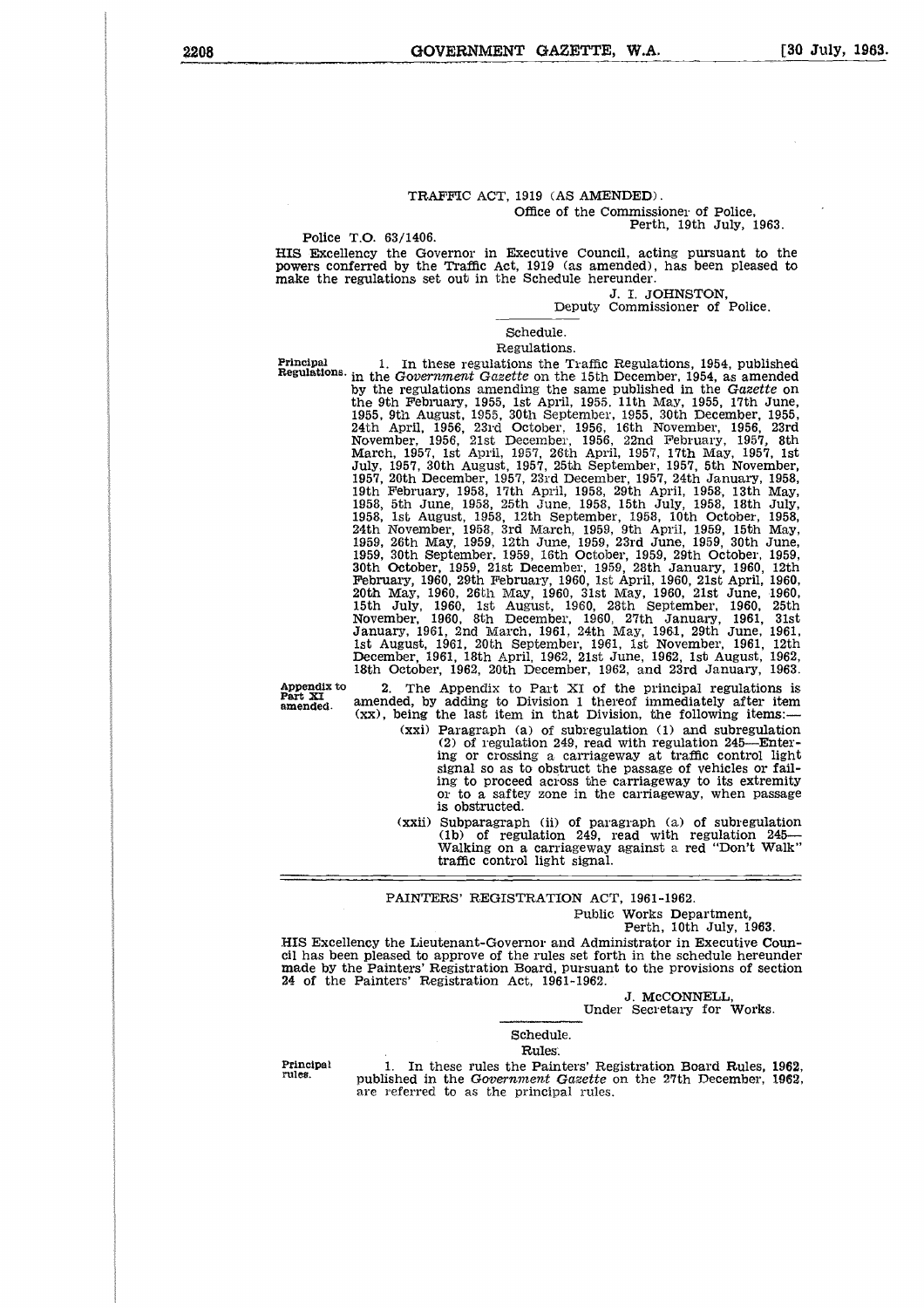| Second<br>Appendix<br>amended. | 2. The Second Appendix to the principal rules is amended by<br>deleting the words, "as evidenced by the certified extract annexed<br>to this application" in lines two and three of paragraph 4 of Form<br>No. 6.                                                                                                                                                      |                   |
|--------------------------------|------------------------------------------------------------------------------------------------------------------------------------------------------------------------------------------------------------------------------------------------------------------------------------------------------------------------------------------------------------------------|-------------------|
| Third<br>Appendix<br>amended.  | 3. The Third Appendix to the principal rules is amended by<br>substituting for the item. "For annual fee $\ldots$ $\mathfrak{X}$ 7. 0d." the fol-<br>lowing item:—                                                                                                                                                                                                     |                   |
|                                | For annual fee-                                                                                                                                                                                                                                                                                                                                                        |                   |
|                                | (a) for a registered painter that is a part-<br>$3 \overline{3}$<br>nership<br><b>Sales Committee</b><br>$\frac{1}{2}$ . The contract of $\frac{1}{2}$ is the contract of $\frac{1}{2}$ . The contract of $\frac{1}{2}$ is the contract of $\frac{1}{2}$ is the contract of $\frac{1}{2}$ is the contract of $\frac{1}{2}$ is the contract of $\frac{1}{2}$ is the con | $\theta$          |
|                                | (b) for a registered painter other than a<br>7.<br>partnership                                                                                                                                                                                                                                                                                                         | $\mathbf{0}$<br>7 |
|                                |                                                                                                                                                                                                                                                                                                                                                                        |                   |

#### BANANA INDUSTRY COMPENSATION TRUST FUND ACT, 1961. Department of Agriculture,

South Perth, 10th July, 1963.

HIS Excellency the Lieutenant-Governor and Administrator in Executive Coun-cil, acting pursuant to the provisions of the Banana Industry Compensation Trust Fund Act, 1961, has been pleased to make the regulations set forth in the schedule hereunder. **PRINCIPAL EXECT COMPENSATION TRUST FUND ACT, 1961.**<br>
Pepartment of Agriculture,<br>
FIIS Excellency the Lieutenant-Governor and Administrator in Executive Coun-<br>
cil, acting pursuant to the provisions of the Banana Industry

T. C. DUNNE, Director of Agriculture.

Schedule.

## Regulations.

**Regulations.** Fund Act Regulations, 1962, published in the *Government Gazette* on the 18th April, 1962, and amended by notice published in the *Government Gazette* on the 1st August, 1962, are referred to as the principal regulations. cii, actin<br>Trust Fu<br>schedule<br>Regulation<br>Appendix<br>Appendix<br>amended.

2. The Appendix to the principal regulations is amended by subamended. stituting for Form No. 7 the following form:-

#### Form No. 7. Western Australia.

Name Address ת בד<br>אופן<br>תוד נוד<br>שנו cution<br>
Internation<br>
Districts - 17<br>- 7<br>- 1.<br>- 1.<br>- 1.<br>- 1.

|                           | Surveying for I clim for. I and following form.                                                                                                                                                 |                                        |
|---------------------------|-------------------------------------------------------------------------------------------------------------------------------------------------------------------------------------------------|----------------------------------------|
|                           | Form No. 7.<br>Western Australia.                                                                                                                                                               |                                        |
|                           | Banana Industry Compensation Trust Fund Act. 1961.<br>(Reculation 19 (2).)                                                                                                                      |                                        |
|                           | ANNUAL RETURN BY GROWER<br>FOR THE PERIOD FROM 1st JANUARY TO 31st DECEMBER.<br>1963.                                                                                                           |                                        |
|                           |                                                                                                                                                                                                 |                                        |
|                           |                                                                                                                                                                                                 |                                        |
| Total Acreage<br>Planted. | Acreage in Production.                                                                                                                                                                          | Quantity Bananas<br>Produced in Cases. |
|                           | Signature                                                                                                                                                                                       |                                        |
|                           | Note.—This return must be forwarded to Chairman. Banana<br>Industry Trust Fund Committee, Department of Agriculture, Jarrah<br>Doed Couth Double MO laten than the 1st day of Debuttout of each | Grower or his Agent.                   |

Note.—This return must be forwarded to Chairman, Banana Industry Trust Fund Committee, Department of Agriculture, Jarrah Road, South Perth, NO later than the 1st day of February of each year.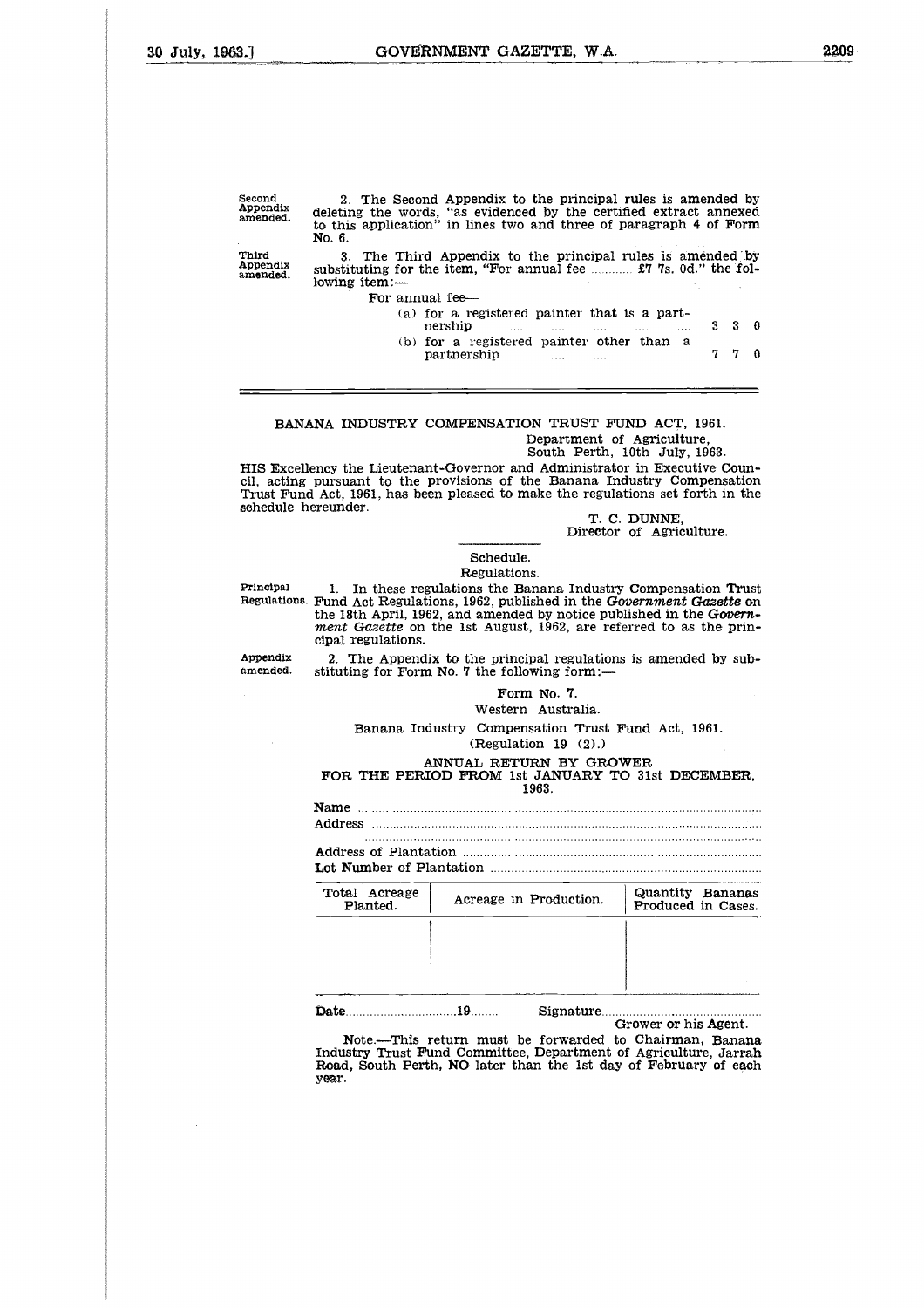#### BETTING CONTROL ACT, 1954-1961.

#### Totalisator Agency Board, Perth, 24th July, 1963.

HIS Excellency the Lieutenant-Governor and Administrator in Executive Council, acting pursuant to the powers conferred by section 33 of the Betting Control Act, 1954-1961, has been pleased to make the regulations set forth in the schedule hereunder.

> J. P. MAHER, Chairman, Totalisator Agency Board.

#### Schedule.

#### Regulations.

**Principal regulations.**

1. In these regulations the Betting Control Regulations, 1955, published in the *Government Gazette* on the 6th May, 1955, and amended from time to time thereafter by notices published in the *Government Gazette,* are referred to as the principal regulations.

**Reg. 2 amended.**

2. Regulation 2 of the principal regulations is amended by adding, immediately after the interpretation, "country," the following interpretation:

> "Each way bet" means a bet comprising two equal amounts of not less than

- (a) ten shillings, where made in a grandstand enclosure, in the metropolitan area; or
- (b) two shillings, where made in a leger in the metropolitan area or on any part of a country racecourse;

one amount being for a win and one for a place, and both being taken or laid on the same horse, at the same time, at stated odds for a win.

**Reg. 77 amended.**

3. Regulation 77 of the principal regulations is amended by adding, immediately after the word, "place," being the last word of paragraph (a) of subregulation (1), the passage, ", other than by way of an each way bet."

4. Regulation 78 of the principal regulations is amended by adding, immediately after the word, "place," being the last word of paragraph (a) of subregulation (1), the passage, ", other than by way of an each way bet.'

5. Regulation 79 of the principal regulations is amended by deleting the passage, ", but which price is subject to the limits set out in the schedule to these regulations," in lines seven and eight of subregulation (1).

6. The First Appendix to the principal regulations is amended— (a) by adding, after rule 5, the following heading and rule:—

#### Each Way Bets.

6. (1) Subject to subrule (2) of this rule, place betting as part of an each way bet shall be in accordance with the conditions relating to totalisator place betting on the racecourse on which the race is run.

(2) The place bet comprised in an each way bet shall be settled as provided by subrule (4) of this rule on the first, second and third horse, where there are seven or more horses, and on the first and second horse, where there are five or six horses, in the race.

**Reg. 78. amended.**

**Reg. 79 amended.**

**First Appendix amended.**